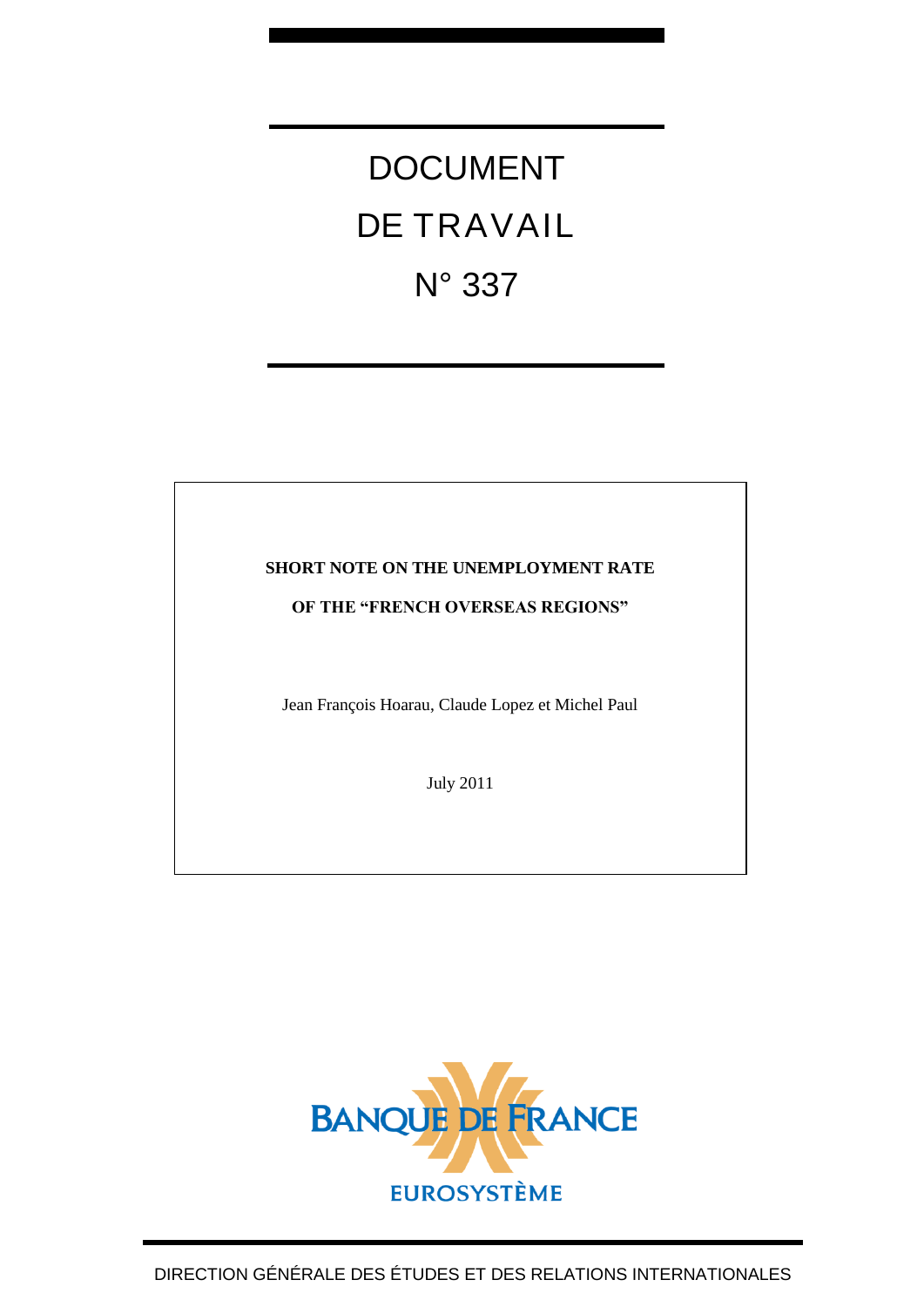### DIRECTION GÉNÉRALE DES ÉTUDES ET DES RELATIONS INTERNATIONALES

# **SHORT NOTE ON THE UNEMPLOYMENT RATE OF THE "FRENCH OVERSEAS REGIONS"**

Jean François Hoarau, Claude Lopez et Michel Paul

July 2011

Les Documents de travail reflètent les idées personnelles de leurs auteurs et n'expriment pas nécessairement la position de la Banque de France. Ce document est disponible sur le site internet de la Banque de France « [www.banque-france.fr](http://www.banque-france.fr/) ».

Working Papers reflect the opinions of the authors and do not necessarily express the views of the Banque de France. This document is available on the Banque de France Website "[www.banque-france.fr](http://www.banque-france.fr/)".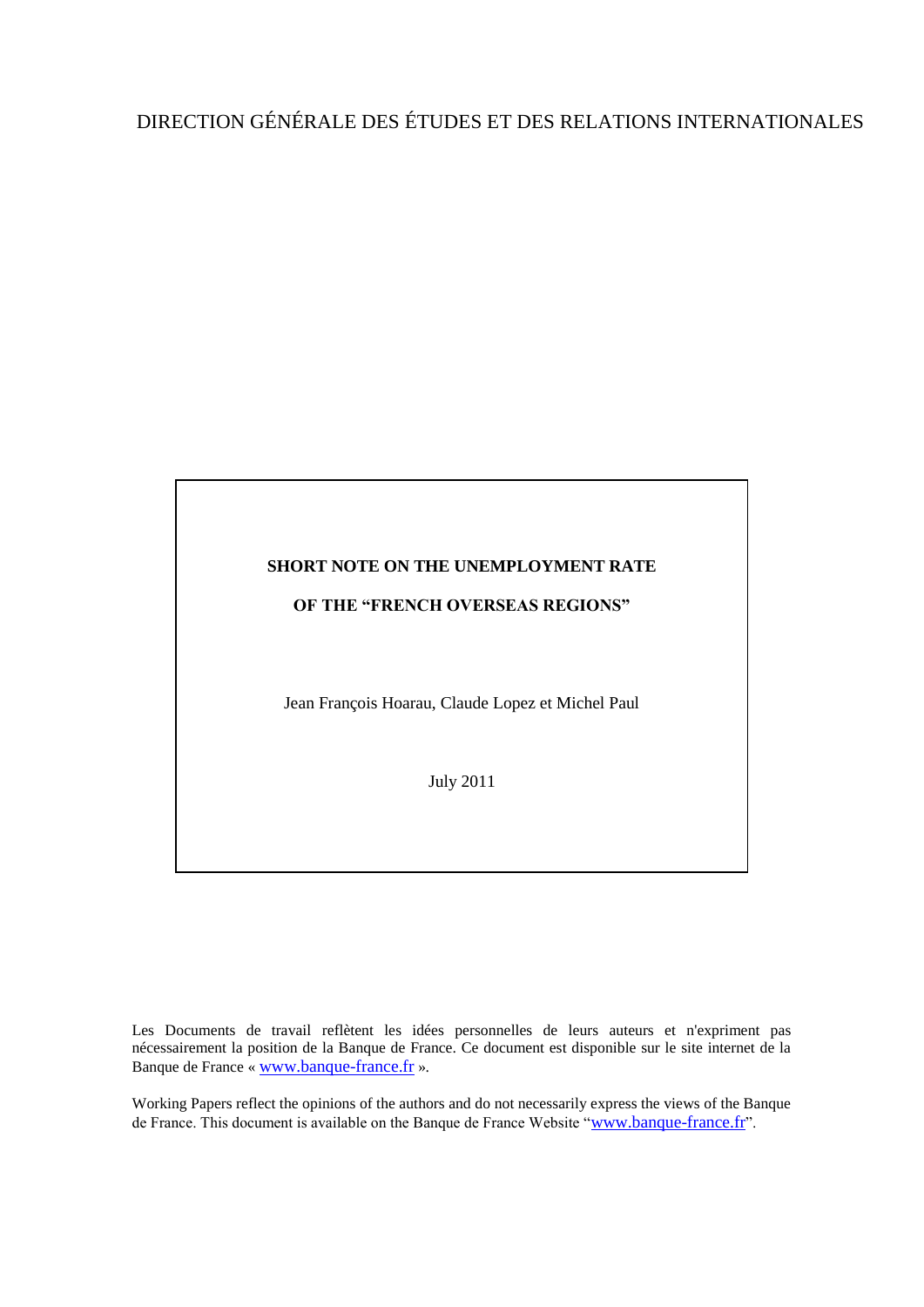Short Note on the Unemployment Rate of the "French overseas regions"

Jean françois Hoarau<sup>1</sup> *CEMOI, University of La Reunion* 

> Claude Lopez<sup>2</sup> *Banque de France*

> > Michel Paul<sup>3</sup>

*CEMOI, University of La Reunion*

 1 Faculté de Droit et d'Economie, 15 avenue René Cassin, 97715 Saint-Denis Messag Cedex 9, Tel. : +33 2 62 93 84 52, Email : jfhoarau@univ-reunion.fr<br><sup>2</sup> \*International Macroeconomics Division, Banque de France, 31 rue croix des petits champs, 75049 Paris cedex 01, France,

Tel : +33 1 42 92 49 53 Email: Claude.Lopez@banque-france.fr

<sup>3</sup> Faculté de Droit et d'Economie, 15 avenue René Cassin, 97715 Saint-Denis Messag Cedex 9,.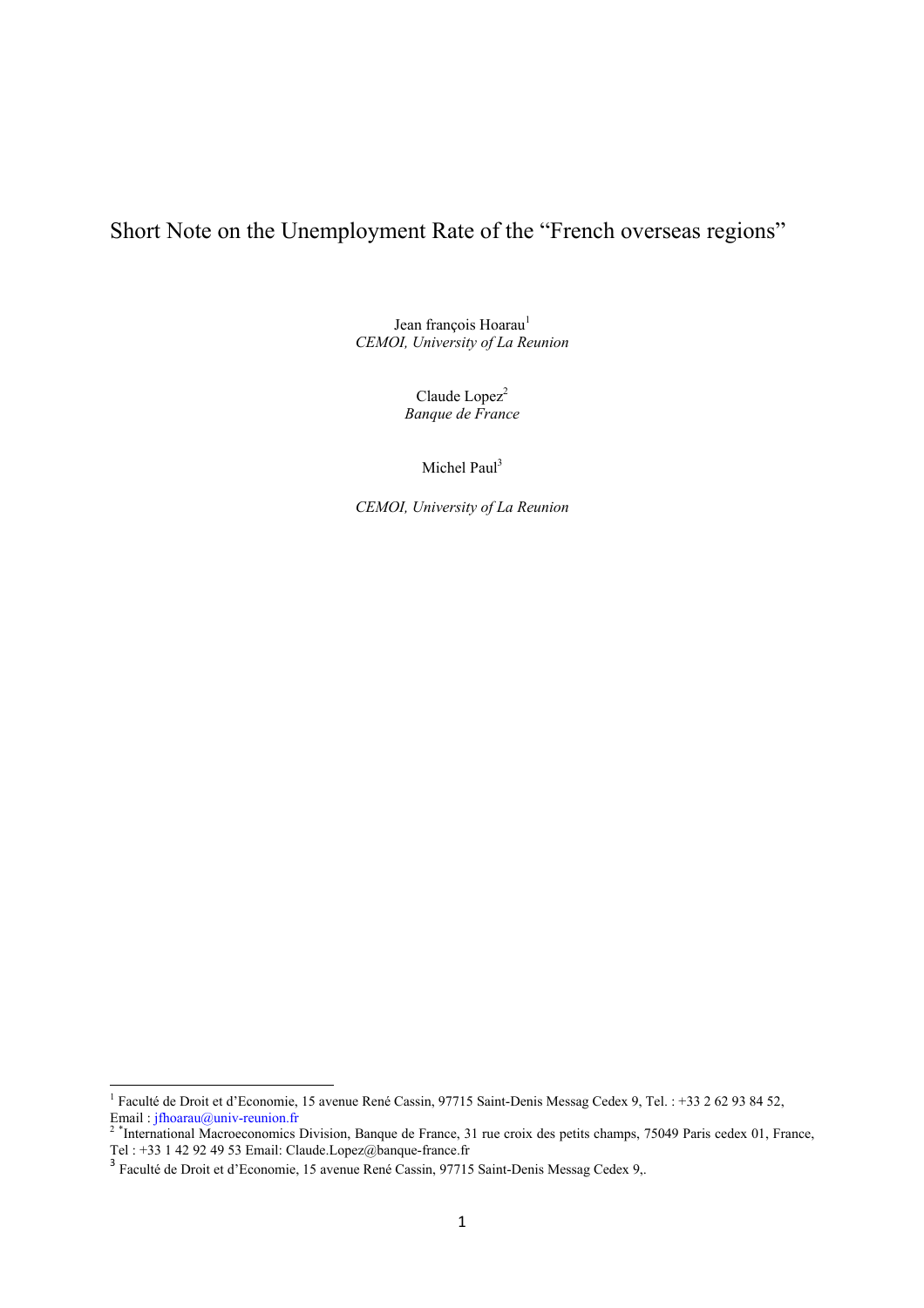#### *Abstract*

This article analyzes the hysteresis hypothesis in the unemployment rates of the four French overseas regions (Guadeloupe, Martinique, Guyana, Reunion) [FORs] over the period 1993‐ 2008. We use standard univariate and panel unit root tests, among them Choi (2006) and Lopez (2009) that account for cross-sectional dependence and have improved performance when the number of countries and the time dimension of the data are limited. Our results cannot reject the null hypothesis of a unit root and so find evidence supporting hysteresis in the unemployment rates for the FORs.

*Keywords:* panel unit root, unemployment, hysteresis *JEL classification*: C32, F31

#### *Résumé*

Cet article analyse l'hypothèse d'hystérésis dans le taux de chômage pour les quatre régions françaises d'Outre‐Mer (la Guadeloupe, la Martinique, la Guyane, et la Réunion) durant la période s'étendant de 1993 à 2008. Les résultats, basés sur des tests de racine unitaire en panel de seconde génération (Choi (2006) and Lopez (2009)), confirment la présence d' hystérésis dans le taux de chômage de ces régions.

*Mots‐clés*: racine unitaire, panel, taux de chômage, hystérésis *Code JEL*: C32, F31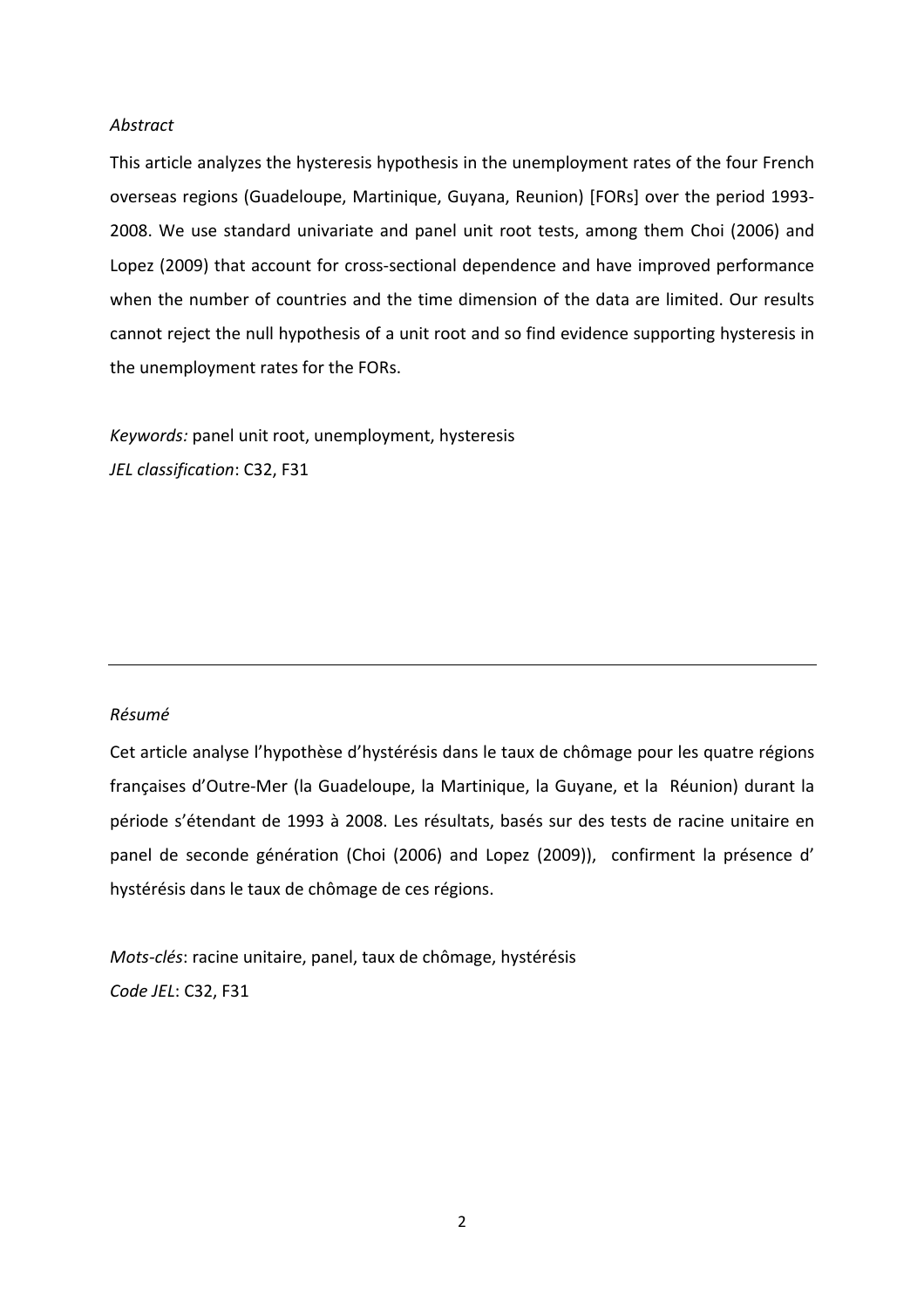#### **1. Introduction**

Determining whether unemployment rate can be characterized by a stationary process remains a major challenge for economists and policy makers. This problem is especially crucial for the French overseas regions [FORs] (Guadeloupe, Martinique, Guyana, and Reunion), which, according to the European Union [EU]'s statistics agency "Eurostat", had the highest unemployment rates in the 27-nation EU in 2007. This finding clearly emphasizes the great failure of different policies against unemployment implemented by the successive French governments of the last decades.

The determination of suitable policies for these non-continental regions relies on understanding the behavior of unemployment rates from a theoretical standing point. Camarero *et al.* (2006) mentions two commonly used descriptions. On one hand, the nonaccelerating inflation rate of unemployment [NAIRU] hypothesis characterizes the unemployment rate as a stationary process, *i.e.* the unemployment rate tends to revert to its equilibrium in the long-run after a shock.<sup>4</sup> On the other hand, the hysteresis hypothesis states that the unemployment rate is an integrated process of order one, *i.e.* shocks have a permanent effect on unemployment.<sup>5</sup> The empirical validity of these hypotheses commonly relies on testing for the presence of a unit root. Clearly, the hysteresis hypothesis is associated with the presence of a unit root in the unemployment rate process while the NAIRU or natural-rate hypothesis is associated with its rejection.

Since the pioneer work of Blanchard and Summers (1986), many authors have used unit root tests to study the unemployment rate. Most of them, such as Mitchell (1993), Roed(1996), Song and Wu(1997) and (1998), Arestis and Mariscal (1999) Murray and Papell (2000), Leon-Ledesma (2002), Camarero *et al.*(2006), and Yilanci (2008) focus on developed countries. Yet, this vast literature does not reach any consensus on the debate NAIRU versus hysteresis for developed countries.<sup>6</sup> Furthermore, only few studies, among them Chang *et al.* ( 2007), Gomes and Gomes da Silva (2008) and Gomes and Gomes da Silva (2009) analyze developing countries.

This article contributes to this latter line of research by investigating whether hysteresis in unemployment characterizes the FORs' labor market. More precisely, we test for the presence of a unit root in the unemployment rate of Guadeloupe, Martinique, Guyana, and Reunion for the 1993-2008 period. First, our analysis relies on univariate and standard panel unit root tests. Then, the limited amount of data available being a concern, we use the more powerful tests of Choi (2006) and Lopez (2009). To our knowledge, this is the first time that the hysteresis paradigm is tested for a set of Small Island Developing Economies [SIDE].

The remainder of this article is organized as follows. Section 2 describes the panel unit root tests proposed by Choi (2006) and Lopez (2009) while Section 3 presents the data and the empirical results. Finally, Section 4 gives some concluding remarks and the policy implications of our findings.

#### **2. Econometric methodology**

<sup>&</sup>lt;sup>4</sup> A special case of the NAIRU concept is when the unemployment rate can be defined as a stationary process around a small number of permanent structural breaks (Phelps, 1994). Most shocks to unemployment are still temporary but with occasional and permanent changes in the natural rate.

 $5$  See Roed (1997) for the theoretical aspects on the hysteresis concept.

 $6$  See Camarero *et al.* (2006) and Chang *et al.* (2007) for a recent survey of this literature.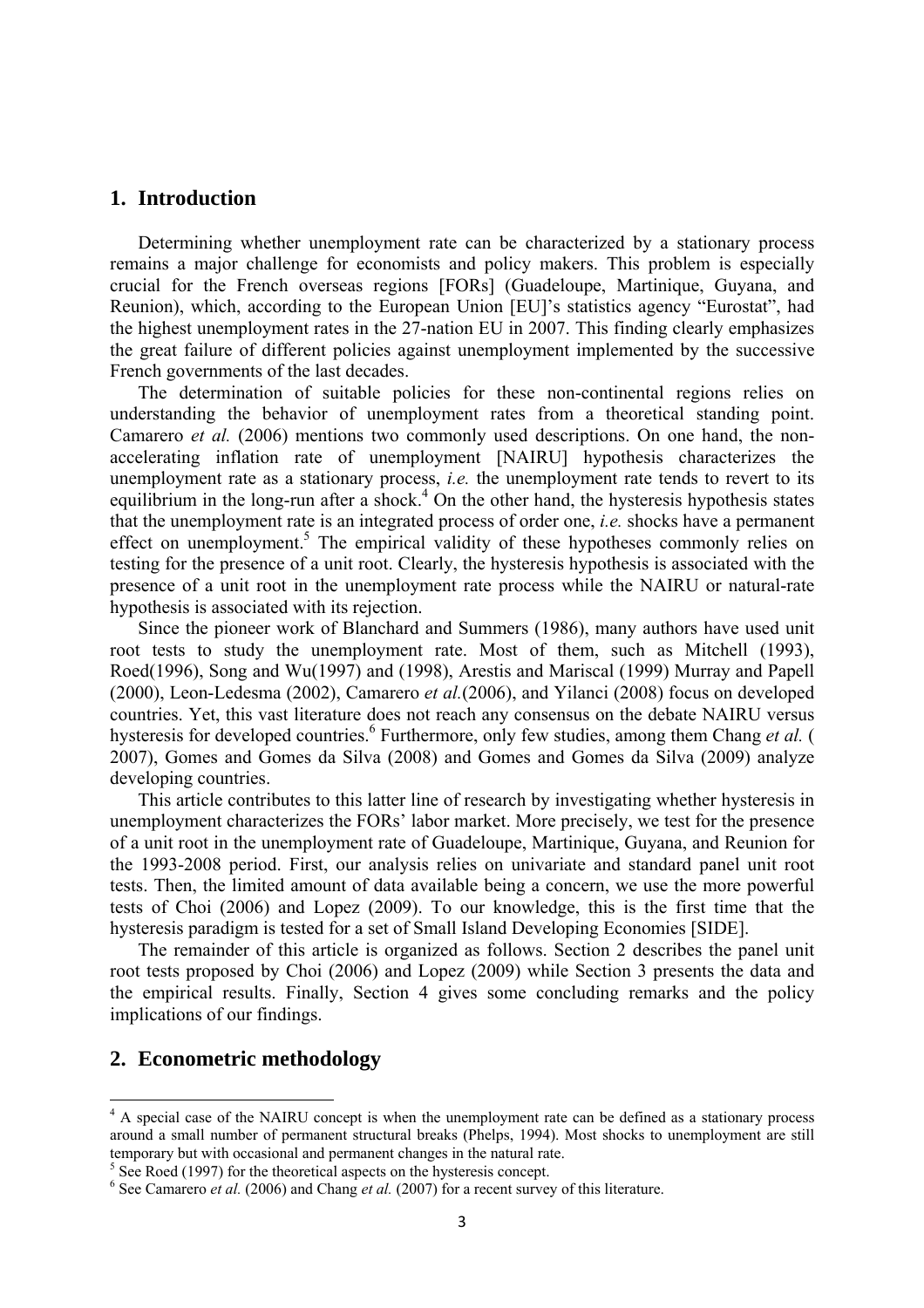Standard univariate unit root tests, such as the augmented Dickey Fuller [ADF] or Elliott, Rothenberg, and Stock [ERS] tests, are well-known for their inability to accurately reject the unit root null hypothesis when the span of the data is short. Hence, they often lead to evidence of non stationary data when the data may be stationary. On way of dealing with this issue is to extend the cross-sectional dimension that is adding countries, moving from a univariate to a multivariate analysis. Combining the number of periods with the number of countries leads to significant improvements in the tests' ability to correctly reject the unit root null hypothesis. However, the first generation panel unit root tests, such as Levin *et al.* (2002) [LLC], Im *et al.* (2003) [IPS] and Maddala and Wu (1999) [MW], assume that there is no contemporaneous relation between the countries studied. If the data do not observe such a restrictive assumption, then these tests have the tendency of over rejecting the null hypothesis, leading to evidence of stationarity when the data may be non stationary.

The second generation panel unit root tests suggest several alternatives to relax this assumption.<sup>7</sup> We focus on two of these newer tests: Choi (2006) and Lopez (2009) which both propose a panel version of the ERS(1996) univariate unit root tests, but differ in the treatment of the contemporaneous correlation as well as in the hypotheses tested. Choi (2006) uses a unique common factor structure approach and cross-sectionally demeans the data, while Lopez (2009) advocates the estimation of the residual covariance matrix. Furthermore, Choi (2006)'s alternative hypothesis allows for some stationary processes while Lopez (2009) considers that all the series are stationary. Yet, as Breitung and Pesaran (2008) pointed out, in both cases the rejection of the null hypothesis means that "a significant fraction of the crosssection units are stationary".

Both estimation procedures rely on the GLS-transformation of the data such that:

Step 1: For each series  $y_{jt}$  with deterministic component  $z_{jt}$ , the quasidifferences  $\tilde{y}_{jt} = (\tilde{y}_{j1}, (\tilde{y}_{j2} - a\tilde{y}_{j1}), ..., (\tilde{y}_{jT} - a\tilde{y}_{jT-1}))^{T}$  and  $\tilde{z}_{jt} = (1, (1 - \tilde{y}_{j1} + a\tilde{y}_{j1} + a\tilde{y}_{j1} + a\tilde{y}_{j1} + a\tilde{y}_{j1} + a\tilde{y}_{j1} + a\tilde{y}_{j1} + a\tilde{y}_{j1} + a\tilde{y}_{j1} + a\tilde{y}_{j1} + a\tilde{y}_{j1} + a\$ *a*,...,1−*a'* are calculated using the local alternative  $a=1+{-7T}$  for Choi (2006) and  $a = 1 + \frac{-7}{\sqrt{N}T}$  for Lopez (2009). The locally demeaned data are then constructed as  $y_{jt}^d = y_{jt} - \beta_j' z_{jt}$ , where  $\beta_j$  is the least-squares estimate of the regression of  $\tilde{z}_{jt}$ on  $\tilde{v}_{it}$ .

Then Choi (2006) combines the p-values of the univariate unit root tests while Lopez (2009) uses the pooled data.

Choi (2006)'s testing procedure follows:

Step 2: The data is cross-sectionally demeaned:

$$
z_{jt} = y_{jt}^d - \frac{1}{N} \sum_{j=1}^N y_{jt}^d
$$

- Step 3 : Estimation of the DF-GLS<sup> $\mu$ </sup> regressions for the series  $j=1, \ldots N$ ,

$$
\Delta z_{jt} = \rho_j z_{jt} + \sum_{i=1}^{k_j} \phi_{ji} \Delta z_{j,t-i} + u_{jt} \text{ with } t = 1, ... T
$$

 $7$  Breitung and Pesaran (2008) provide a survey of the literature.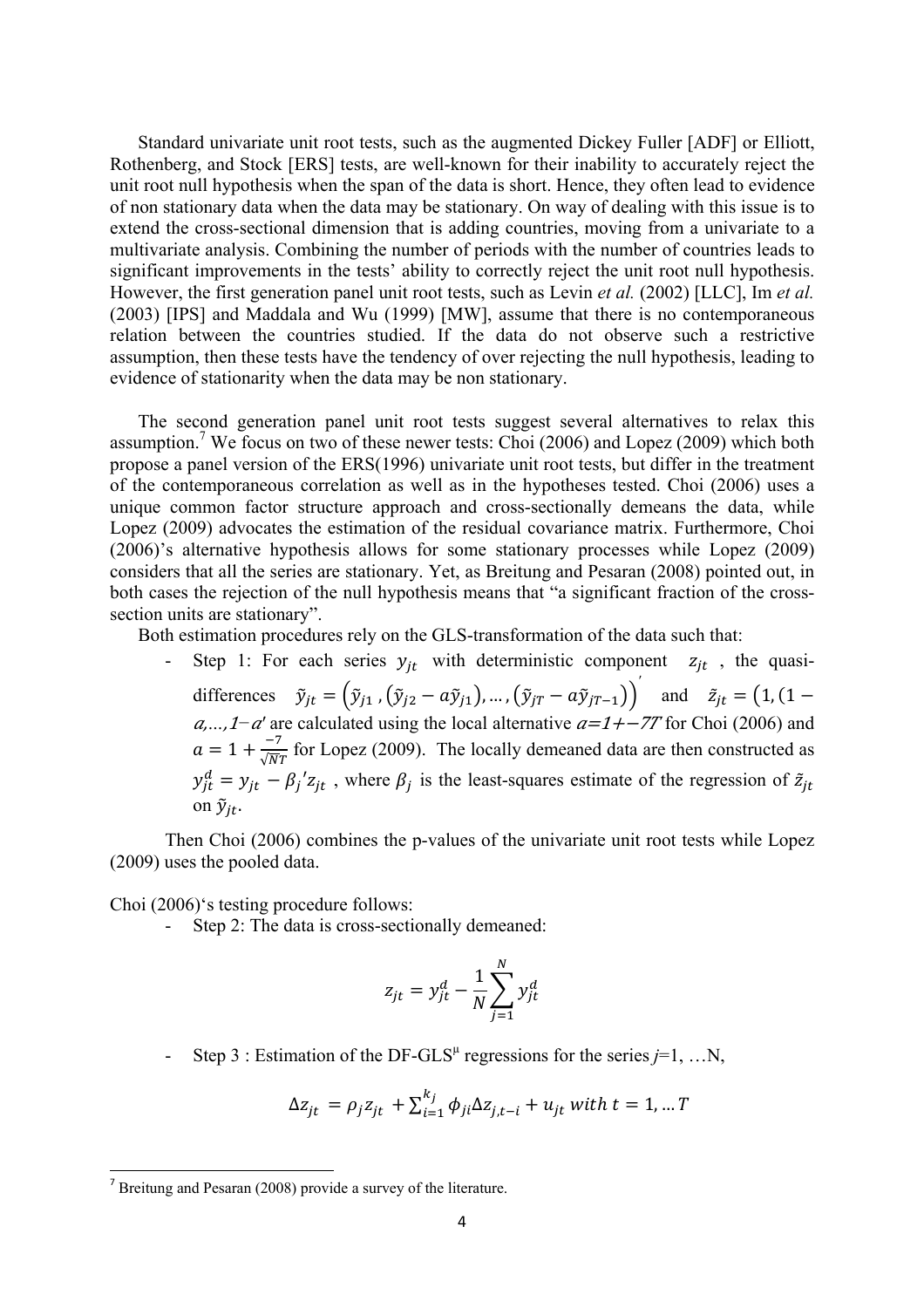Where  $k_i$ , the number of lagged first difference terms allowing for serial correlation, is selected using the Modified Akaike Information Criterion [MAIC].

The t-statistic is calculated for  $H_0: \rho_i = 0$  and the corresponding p-values are generated. Finally, the following statistics are calculated:

$$
Pm = -\frac{1}{\sqrt{N}} \sum_{j=1}^{N} (\ln(p_j) + 1)
$$

$$
Z = \frac{1}{\sqrt{N}} \sum_{j=1}^{N} \Phi^{-1}(p_j)
$$

$$
L^* = \frac{1}{\sqrt{n^2 N / 3}} \sum_{j=1}^{N} \ln\left(\frac{p_j}{1 - p_j}\right)
$$

The unit root null hypothesis is rejected if  $P_m > c_{pa}$ ,  $Z < c_{za}$  and  $L^* < c_{la}$ , where  $c_{pa}$  is from the upper tail of the standard normal distribution while  $c_{z\alpha}$ , and  $c_{\alpha}$  from the lower tail.

Lopez (2009)'s testing procedure follows:

Step 2: For each series,  $k_i$  is selected using the MAIC

Step 3: Estimation of the following system equations:

$$
\Delta y_{jt}^d = \rho y_{jt}^d + \sum_{i=1}^{k_j} \phi_{ji} \Delta y_{j,t-i}^d + u_{jt} \qquad \text{with } j = 1, ..., N \text{ and } t = 1, ...T \quad (1)
$$

Clearly, the residual covariance matrix is estimated. Then, it is used in the estimation of (1) with the SUR/FGLS method while constraining the values of  $\rho$  to be equal across equations. The estimated  $\rho$  and its corresponding standard deviation are obtained and the t-statistic is calculated for  $H_0: \rho = 0$ . Finally, since the statistic depends on the estimated residual covariance matrix, the critical values are bootstrapped with 10000 iterations, to avoid size distortion<sup>8,9</sup>

#### **3. Data and empirical results**

We use the definition of the International Labor Organization for the annual rates of unemployment, and consider for 4 specific French regions (Guadeloupe, Martinique, Guyana, and Reunion) for the period from 1993 to 2008. The data are from the "demographic indicators and economic account" database of the French National Institute of Statistical and Economic Information. For each country, the data and its GLS-demeaned version are presented in Figure 1.

 <sup>8</sup> See Lopez (2009) for more details.

<sup>9</sup> The SUR estimation requires that T>N.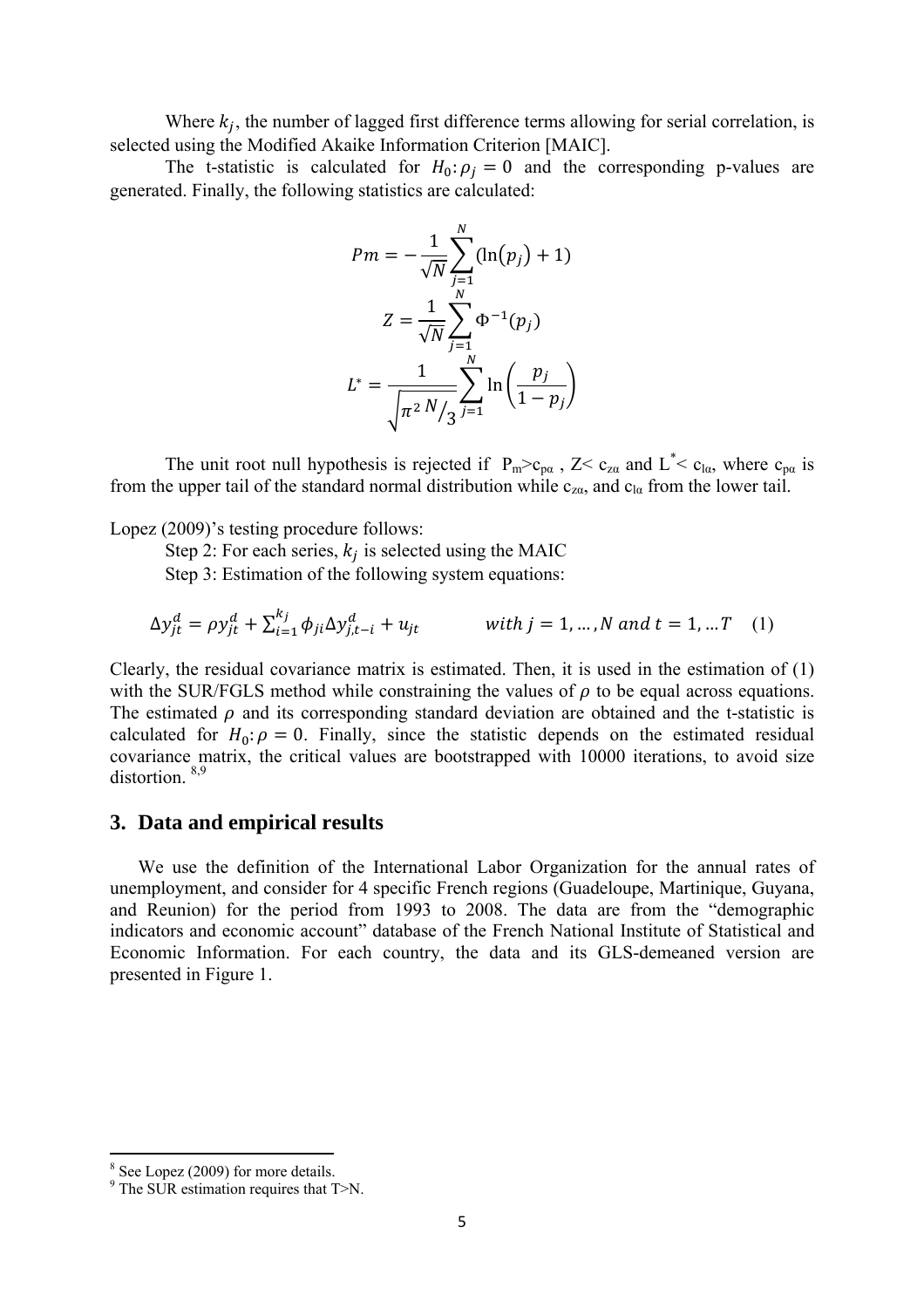

We first analyze the data via commonly used univariate unit root tests, namely the ADF test, the DF-GLS test of ERS and the M-GLS tests  $(MZ_t$  and  $MZ_a)$  of Ng and Perron (2001). The results are reported in Table 1, with k, the appropriate number of lags selected using MAIC. The use of asymptotic critical values leads to the rejection of the unit root hypothesis for Guyana when using DF-GLS,  $MZ_a$  and  $MZ_t$ . Yet, these results disappear when the critical values are simulated to account for the very small span of our data sets (16 years). This discrepancy is expected as using asymptotic critical values when dealing with a small sample may lead to significant size distortions. The overall lack of rejections is still not very informative as the univariate unit root tests are also well-known for their lack of power when applied to very short data.

**Table 1. Univariate unit root tests for the FORs, 1993-2008** 

| Regions    | ADF.      | DF-GLS            | $MZ_a$           | $MZ_{t}$         |  |
|------------|-----------|-------------------|------------------|------------------|--|
| Guadeloupe | $-1.1695$ | $-1.279$          | $-4.1862$        | $-1.1453$        |  |
| Guyana     | $-2.3614$ | $-2.528***^{(a)}$ | $-6.5618^{*(a)}$ | $-1.7043^{*(a)}$ |  |
| Martinique | $-0.7717$ | -0.880            | $-17077$         | $-0.8238$        |  |
| Reunion    | 0.3128    | $-0.016$          | $-0.0295$        | $-0.0140$        |  |
|            |           |                   |                  |                  |  |

Notes: \* and \*\* indicate significance at the 10% and the 5% levels, respectively. The 5% (10%) critical values for the ADF, DF-GLS,  $MZ_a$  and  $MZ_t$  tests are -3.08 (-2.68), -1.96 (-1.61), -8.10 (-5.10) and -1.98 (-1.62), respectively.

(a): These rejections disappears with bootstrapped critical values.

The panel unit root tests are a logical next step as these four French regions present several similarities. Some of these common characteristics are *(i)* a geographical isolation due to the distance from the European continent, reinforced by insularity or enclave status; *(ii)* a limited local market, linked to the size of the population; *(iii)* geographical and climatic conditions limiting the endogenous development of primary and secondary industries (lack of natural resources, active volcanic areas, …); and *(iv)* an economic dependence on a small number of products. As a result, these regions have important structural and permanent handicaps when compared to the rest of France or the EU. The EU has recognized this specific situation by grouping them into the "Ultra Peripheral Regions" [UPR] area.<sup>10,11</sup>

<sup>&</sup>lt;sup>10</sup> The concept of UPR was officially recognized in 1997 by the Treaty of Amsterdam (Article 299§2).<sup>11</sup> The UPR group also includes the Azores, the Canaries and Madeira.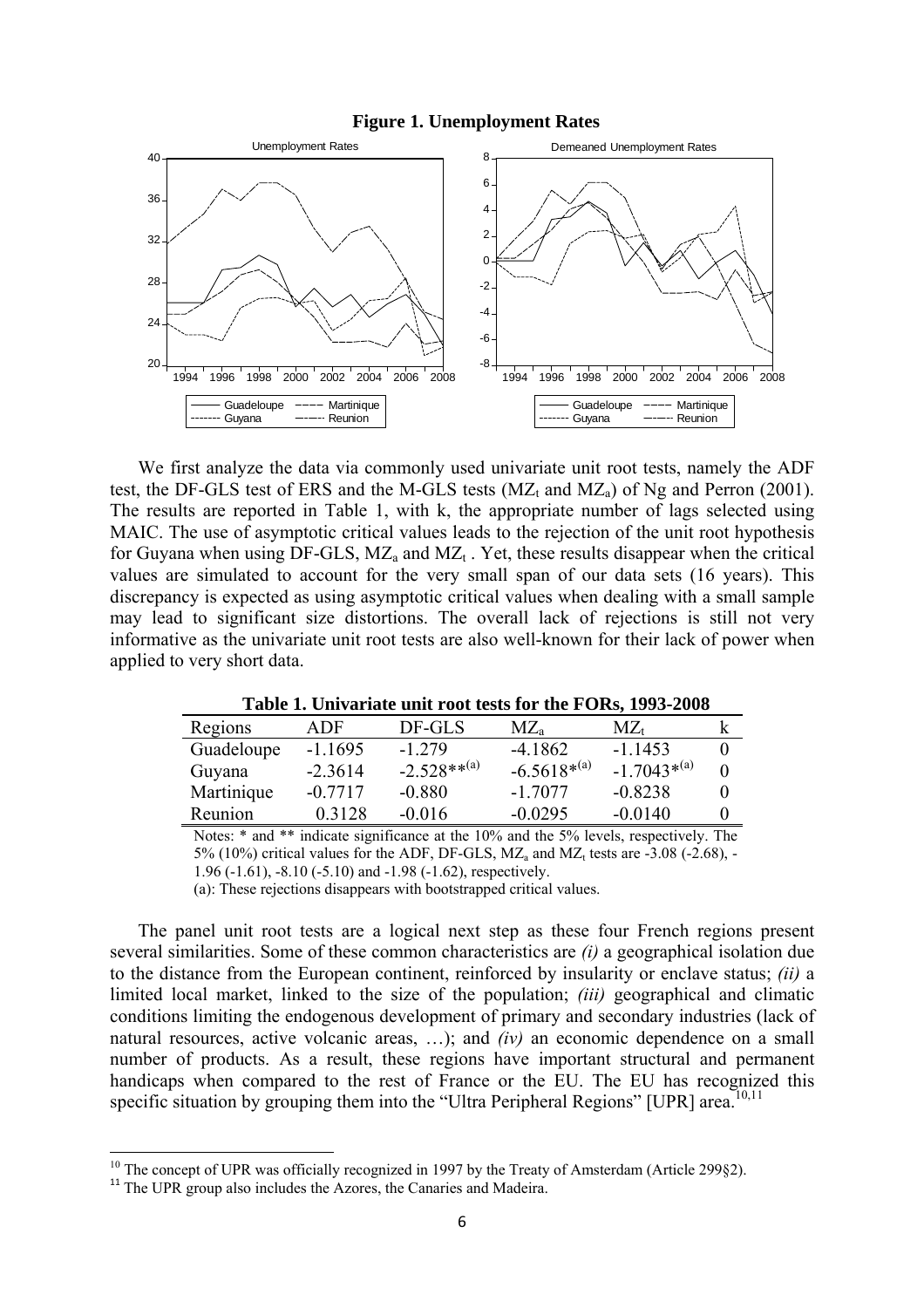The top panel of Table 2 presents the results of several first-generation panel unit root tests, namely the Levin *et al.* (2002) [LLC], Im *et al.* (2003) [IPS] and Maddala and Wu (1999) [MW] tests. The MAIC procedure is used to determine the optimal number of lags. None of the tests are able to reject the unit root null, providing evidence of hysteresis in unemployment rates. Interestingly, while these first generation tests are well-known for their tendency of over-rejecting the null hypothesis, this does not seem to be an issue here.

|                                | <b>Statistics</b> | p-value |
|--------------------------------|-------------------|---------|
| <b>First-generation tests</b>  |                   |         |
| <b>LLC</b>                     | 1.7081            | 0.9562  |
| <b>IPS</b>                     | 1.0752            | 0.8589  |
| <b>MW</b>                      | 4.9217            | 0.7659  |
| <b>Second-generation tests</b> |                   |         |
| $P_{m}$                        | 0.0201            | 0.4919  |
| Z                              | 0.1483            | 0.5590  |
| $\overline{L}^*$               | 0.1521            | 0.5608  |
| DF-GLS-SUR (bootstrapped)      | $-2.1998$         | 0.2120  |

| Table 2. Panel data unit root tests for the FORs, 1993-2008 |  |  |
|-------------------------------------------------------------|--|--|
|                                                             |  |  |

However, these tests may have very low power due to the small size of the panel (16 years for 4 countries). Choi (2006) and Lopez (2009) rely the GLS-transformation and provide a more powerful alternative to IPS and LLC, respectively. Furthermore, they account for contemporaneous correlation, minimizing the risk of size distortion. The results are reported in the lower panel of Table 2.

We are still not able to reject of the non-stationarity null, providing evidence of hysteresis in the unemployment rates for the FORs during the period 1993-2008.12 As a result, the unemployment rate will not revert to its long-run equilibrium level given by the NAIRU for this period.

#### **4. Conclusion and policy implications**

This article studies the behavior of the unemployment rates of four French regions, namely Guadeloupe, Martinique, Guyana and Reunion over the period 1993-2008. We analyze the behavior of these series using univariate and multivariate unit root tests, especially the more powerful Choi (2006) and Lopez (2009). The results are in favor of the hypothesis of unemployment hysteresis for the FORs' unemployment rates.

Moreover, this study has some major policy implications. On the one hand, the presence of hysteresis invalidates the well-stated view that Keynesian demand-driven policies are inefficient in the long-run. The long-run rate is dependent of the past behavior of unemployment (path-dependent), hence all measures reducing the current unemployment rate is likely to be effective. This follows Roed (1997)'s suggestion that "a macroeconomic policy that prevents unemployment from rising in the first place may be worthwhile, even though it is viewed as too expensive in the short run" (Roed, 1997, p. 412-413). On the other hand, in the context of hysteresis, the effectiveness of demand-driven policies does not mean that supply-driven policies are inappropriate in fighting unemployment. In fact, the latter will remain the most efficient if nominal wage rigidity, *i.e.* the indexation of the nominal wage on the price level, is weak in the short run.

 $12$  The conclusions are robust to a change in data that considers all the combinations of three regions.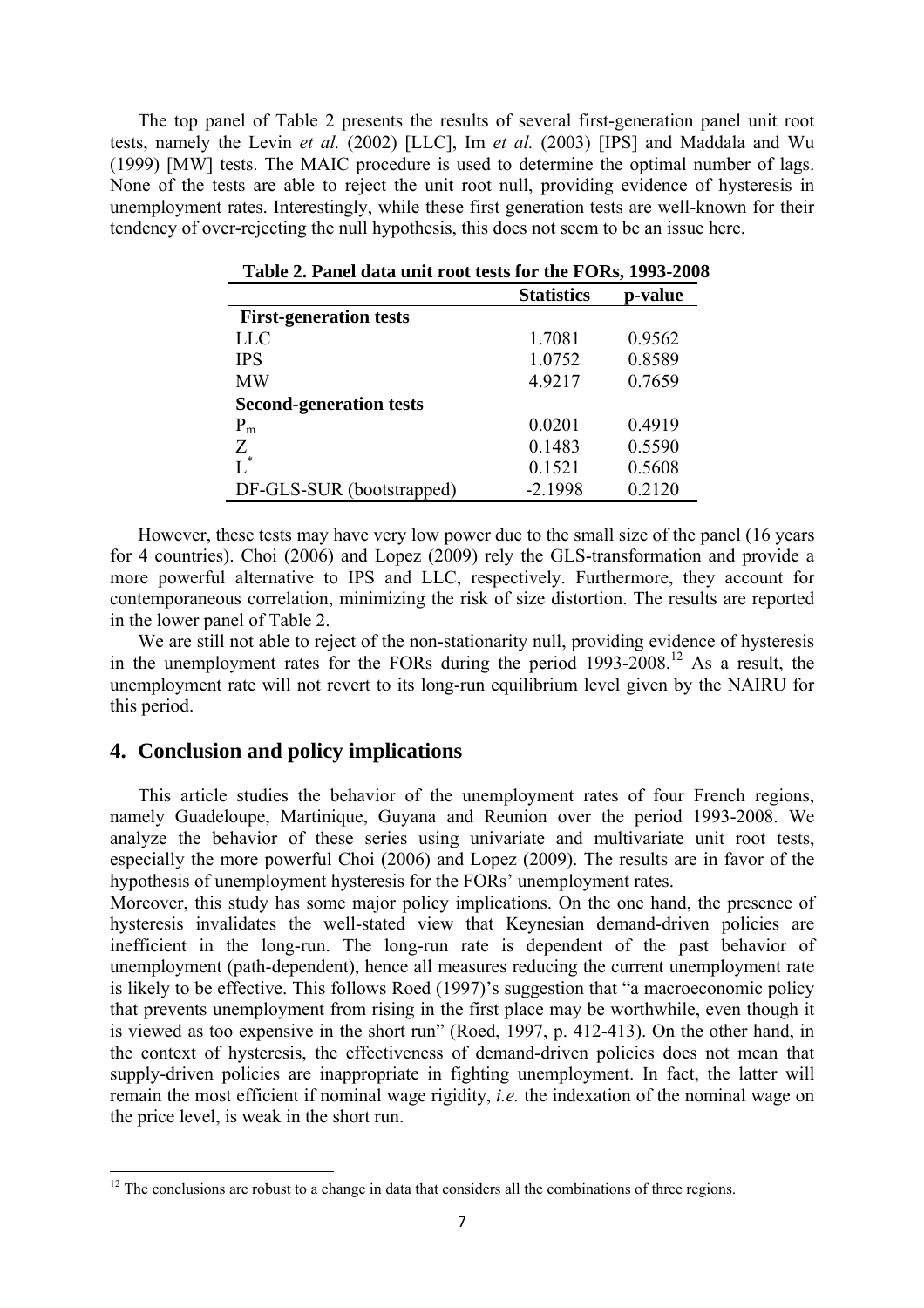Furthermore, it is essential to understand the hysteretic factors when designing the policy. Roed (1997) isolates several sources of hysteresis. Among them, the theories of the "Insideroutsider" effects and the "human capital depreciation" seem to be the best explanations for the FORs' case. Based on the "Insider-outsider" theory, demand-driven policies are effective if they are not anticipated by the employed workers. In contrast, the "human capital depreciation" theory suggests that targeted structural measures should supplement the conventional macroeconomic employment policies. McCausland and Theodossiu (2004) support this idea and show that supply-side policies should encourage opportunities for training instead of focusing on reducing employee protection. All in all, it would be important to clearly identify the underlying reasons for unemployment. However, this is beyond the scope of this work, but should be investigated in a future study.

#### **References**

- Arestis, Ph., and Mariscal, B.-F.I. (1999), "Unit roots and structural breaks in OECD countries", *Economics Letters*, 65: 149-156.
- Blanchard, O., and Summers, L. (1986), "Hysteresis and the European unemployment problem", *NBER Macroeconomics Annual*, 1, MIT Press, Cambridge, MA.
- Breitung, J., and Pesaran, M.H. (2008), "Unit roots and cointegration in panels", forthcoming in Mathyas, L., and Sevestre P. (ed.), *The Econometrics of Panel Data* (Third Edition), Kluwer Academic Publishers.
- Camarero, M., Carrion-i-Silvestre, J.L., and Tamarit, C. (2006), "Testing for hysteresis in unemployment in OECD countries: New evidence using stationarity panel tests with breaks", *Oxford Bulletin of Economics and Statistics*, 68(2): 167-182.
- Chang, T., Yang, M.J., Liao, H.-C., and Lee, C.-H. (2007), "Hysteresis in unemployment: empirical evidence from Taiwan's region data based on panel unit root tests", *Applied Economics*, 39: 1335-1340.
- Choi, I. (2006), "Combination unit root tests for cross-sectionally correlated panels", *Econometric Theory and Practice: Frontiers of analysis and Applied Research: Essays in honor of Peter C.B. Phillips*, Cambridge University Press.
- Dickey, D.A., and Fuller, W.A. (1981), "Likelihood ratio statistics for autoregressive time series with a unit root", *Econometrica*, 49: 1057-1072.
- Elliott, G., Rothenberg, T. and Stock, J.H. (1996), "Efficient tests for an autoregressive unit root", *Econometrica*, 127: 421-441.
- Gomes, F., and Gomes da Silva, C. (2008), "Hysteresis vs. natural rate of unemployment in Brazil and Chile", *Applied Economics Letters*, 15: 53-56.
- Gomes, F., and Gomes da Silva, C. (2009), "Hysteresis versus NAIRU and convergence versus divergence: the behavior of regional unemployment rates in Brazil", *The Quarterly Review of Economics and Finance*, 49: 308-322.
- Im, K.S., Pesaran, M.H., and Shin, Y. (2003), "Testing for unit roots in heterogeneous panels", *Journal of Econometrics*, 115: 53-74.
- Leon-Ledesma, M.A. (2002), "Unemployment hysteresis in the US and the EU: a panel data approach", *Bulletin of Economic Research*, 54: 95-105.
- Levin, A., Lin, C.F., and Chu, C.J. (2002), "Unit root tests in panel data: asymptotic and finite-sample properties", *Journal of Econometrics*, 108: 1-24.
- Lopez, C. (2009) "A panel unit root test with good power in small samples", *Econometrics Review*, 28(4): 295-313.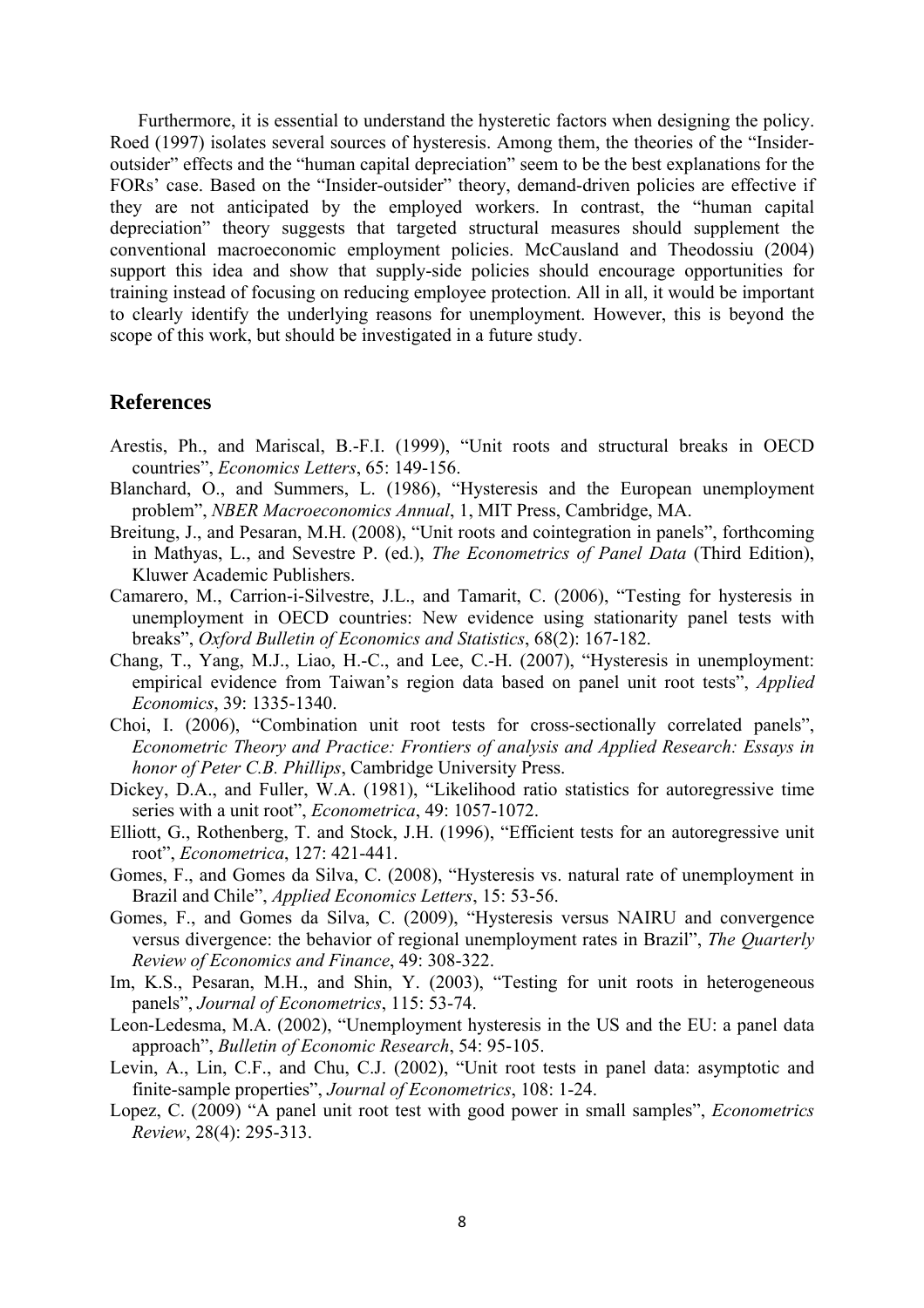- McCausland, W.D., and Theodossiou, I. (2004), "Training and hysteresis effects on the wage inflation – unemployment relationship", *Journal of Post Keynesian Economics*, 27(1): 67- 85.
- Maddala, G.S., and Wu, S. (1999), "A comparative study of unit root tests with panel data and a new simple test", *Oxford Bulletin of Economics and statistics*, 61: 631-652.
- Mitchell, W.F. (1993), "Testing for unit roots and persistence in OECD unemployment rates", *Applied Economics*, 25: 1489-1501.
- Murray, C.J., and Papell, D.H. (2000), "Testing unit roots in panels in the presence of structural change with an application to OECD unemployment", in Baltagi B.H. (ed.), *Nonstationary Panels, Panel Cointegration, and Dynamic Panels*, 15, JAI Press, Elsevier Science Inc. New York, USA: 223-238.
- Ng, S., and Perron, P. (2001), "Lag length selection and the construction of unit root tests with good size and power", *Econometrica*, 69: 1519-1554.
- O'Connell, P. (1998), "The overvaluation of purchasing power parity", *Journal of International Economics*, 44: 1-19.
- Papell, D.H., and Theodoridis, H. (2001), "The choice of numeraire currency in panel tests of purchasing power parity", *Journal of Money, Credit and Banking*, 33: 790-803.
- Phelps, E. (1994), *Structural slumps: The modern equilibrium theory of unemployment, interest, and assets*, Harvard University Press, Cambridge, MA.
- Roed, K. (1996), "Unemployment hysteresis macroevidence from 16 OECD countries", *Empirical Economics*, 21: 589-600.
- Roed K. (1997), "Hysteresis in unemployment", *Journal of Economic Survey*, 11(4): 389-418.
- Song, F.M., and Wu, Y. (1997), "Hysteresis in unemployment: evidence from 48 U.S. states", *Economic Inquiry*, 35: 235-244.
- Song, F.M., and Wu, Y. (1998), "Hysteresis in unemployment: evidence from OECD countries", *The Quarterly Review of Economics and Finance*, 38: 181-192.
- Yilanci, V. (2008), "Are unemployment rates nonstationary or nonlinear? Evidence from 19 OECD countries", *Economics Bulletin*, 3(47): 1-5.